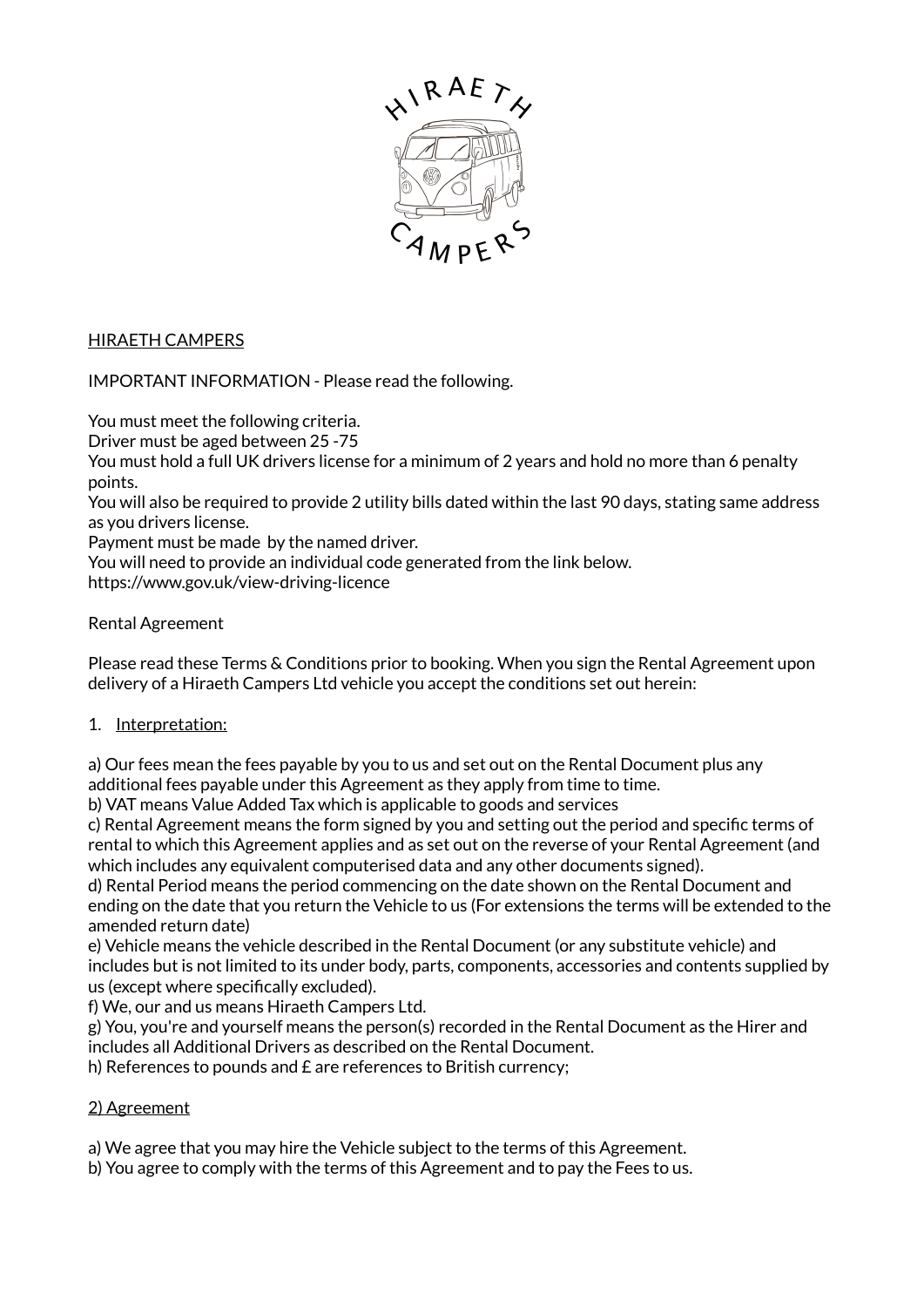c) This Agreement may only be amended in writing and its terms apply at all times during your use of the Vehicle as and from when you make the reservation. If signing this agreement either electronically or physically on paper, you agree to our terms stated on the agreement. d) None of our employees, agents or contractors are authorised to vary or add to this Agreement, make any representations about the performance, specifications or fitness for purpose of our goods other than those specified in our authorised written material. You agree that all such unauthorised warranties and representations are expressly excluded) You have no more than 6 points on your driving license / 2 minor motoring offences in the last 5 years & you have not been disqualified from driving in the last 5 years.

# 3) Driver

## You agree and acknowledge that:

a) only you will drive the Vehicle; you have not been convicted of, or have charges pending, for an offence relating to driving a vehicle:

b) under the influence of alcohol or drugs; or

c) with a blood alcohol level over any legal limit, in respect of which the term of the penalty has not been fully served or served at all;

d) you are aged between 25 and 75 years old applicable to all models and hold a valid current unrestricted or (learners permits are not acceptable);

e) You have not been refused or had any motor vehicle insurance cancelled for any reason within the three years prior to the Rental Period;

f) you have held a full and valid drivers licence for 1 year or more,

g) have a licence issued by one of the following countries: All EU (European Union – Austria, Belgium, Bulgaria, Croatia, Cyprus, Czech Republic, Denmark, Estonia, Finland, France, Germany, Greece, Hungary, Ireland, Italy, Latvia, Liechtenstein, Lithuania, Luxembourg, Malta, Netherlands, Poland, Portugal, Romania, Slovakia, Slovenia, Spain, Sweden, United Kingdom) plus Switzerland, Norway, Iceland, USA, Canada, Australia, Thailand, Malaysia, New Zealand, South Africa, Singapore, China, Brazil, Argentina, Israel, Chile, Uruguay and Hong Kong, UAE.

h) If you are not on the list in vii) you must get approval from our insurers and receive a response in writing saying we are able to insure you. If you do not have this approval you will not be insured on our vehicle and will be liable for any damage/accident up to an infinite amount.

## 4) Use of the Vehicle:

#### You the driver and any other approved insured drivers are solely responsible for the following does not incur:

a) That the vehicle is used for Hire or Reward

b) You have no had any accidents when driving any motor vehicle in the last 3 years, other than 1 nonfault accident.

c) You have no medical condition that is notifiable to the Licensing Authorities (such as DVLA) which has not been disclosed or reported to them

d) Drawing a greater number of trailers than permitted by law

e) Use of vehicles in or on any civil or military airport or airfield

f) Carriage of hazardous goods, such as those of an explosive, inflammable or toxic nature.

g) Take the vehicle outside of the EU, this will invalidate the insurance.

h) Racing, any illegal or dangerous purposes, pace making, rallying, speed testing, driving tuition or similar purposes or propelling or towing any vehicle, trailer or any other object.

i) Use of the vehicle in any manner which might render void your Insurance Policy or other breach of the Rental Agreement.

j) Carry more passengers than may be properly accommodated by the seat belt restraints provided in the vehicle, or carry a greater load than that for which the Vehicle was built.

k) Permit passengers to travel in the vehicle unless they are seated in forward-facing seats and properly restrained with the seat belts provided.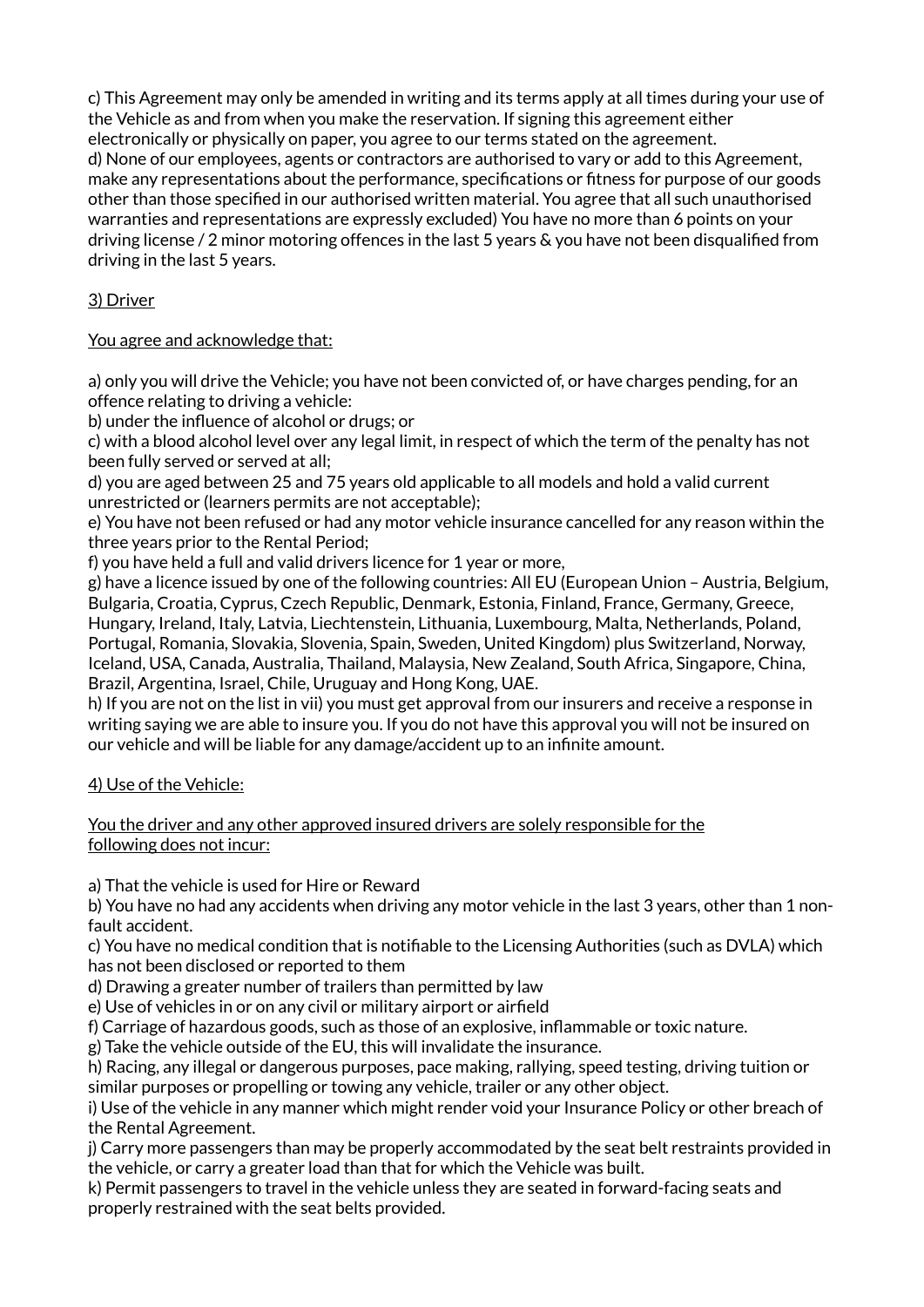l) Be under the influence of alcohol, drugs or have a blood alcohol content that exceeds the legal limit in the country in which the Vehicle is being driven.

m) Transport any animal in the vehicle except for Guide Dogs, unless authorised by Hiraeth Campers. n) Use the vehicle when it is damaged or unsafe

o) Transport any children in a manner which is not following the law set out in the country/countries visited.

p) Use the vehicle in contravention of any law

In the event the vehicle is taken outside of the EU the following will apply:

q) You will not be covered under Hiraeth Campers Ltd.'s Insurance Policy

r) An On the Spot Fine may be charged of up to  $£1,000$  per unauthorised country at Hiraeth Campers Ltd.'s discretion

s) Any cost including and not limited to theft and damage incurred to any Hiraeth Campers Ltd.'s vehicle as a result of your visit to a country outside of the EU will be charged to you alongside an administration fee of £50 +VAT

t) Hiraeth Campers Ltd reserves the right to terminate your hire immediately or request you to take the shortest and safest route back into an EU Country.

#### 5) Where you can and Cannot Drive the Vehicle

a) You must only use the Vehicle on sealed roads

b) You must NOT travel outside the EU with your Hiraeth Campers Ltd vehicle

c) You are responsible for understanding and adhering to the laws of each country you travel to.

d) You must not drive or take the vehicle:

i) On any road which is closed or restricted

ii) On beaches or through streams, dams, rivers or flood waters

iii) To any other area which we have, in our discretion, advised you not to enter.

#### 6) Hirers Responsibility

## The Hirer accepts the following charges will be applied to the hirer's credit/debit card:

a) Accepts responsibility for all speeding/parking/toll infringements and £30 processing fee for each speeding/parking/toll infringements transferred into the hirers name plus the cost of the fine where applicable.

b) A maximum fee of £200 may be charged at Hiraeth Campers Ltd.'s discretion if any evidence of smoking odours are found in the vehicle, plus the cost of any days the vehicle is off the road. c) A minimum fee of £100 will be charged if the vehicle is deemed to have been returned in an

excessively dirty state, with stained interior and/or any rubbish left inside the vehicle.

d) The repair of any damages caused during the duration of your hire or any 3rd party vehicles as per the terms of your rental agreement.

e) Maintaining water, oil levels is your responsibility. Any cost incurred will be reimbursed. Should any malfunction of the vehicle occur, any sign of overheating, you must stop the vehicle immediately or you will be held liable for the full cost of the repair. Failure to ensure appropriate fluid levels and maintained may result in engine damage and will constitute a breach of your obligations under this Rental Agreement. Any damage incurred to the engine will be charged if you are discovered to be negligent.

f) The full cost of replacing lost or damaged keys irrespective of insurance option chosen. g) The full cost of repairing any damage to the underside of the car caused by driving off road irrespective of insurance option chosen.

h) The cost of replacing any items/equipment/fittings provided with your Hiraeth Campers Ltd Vehicle which have been damaged or lost. You have 24 hours to inform us of any missing or broken items.

The Hirer accepts responsibility for the following: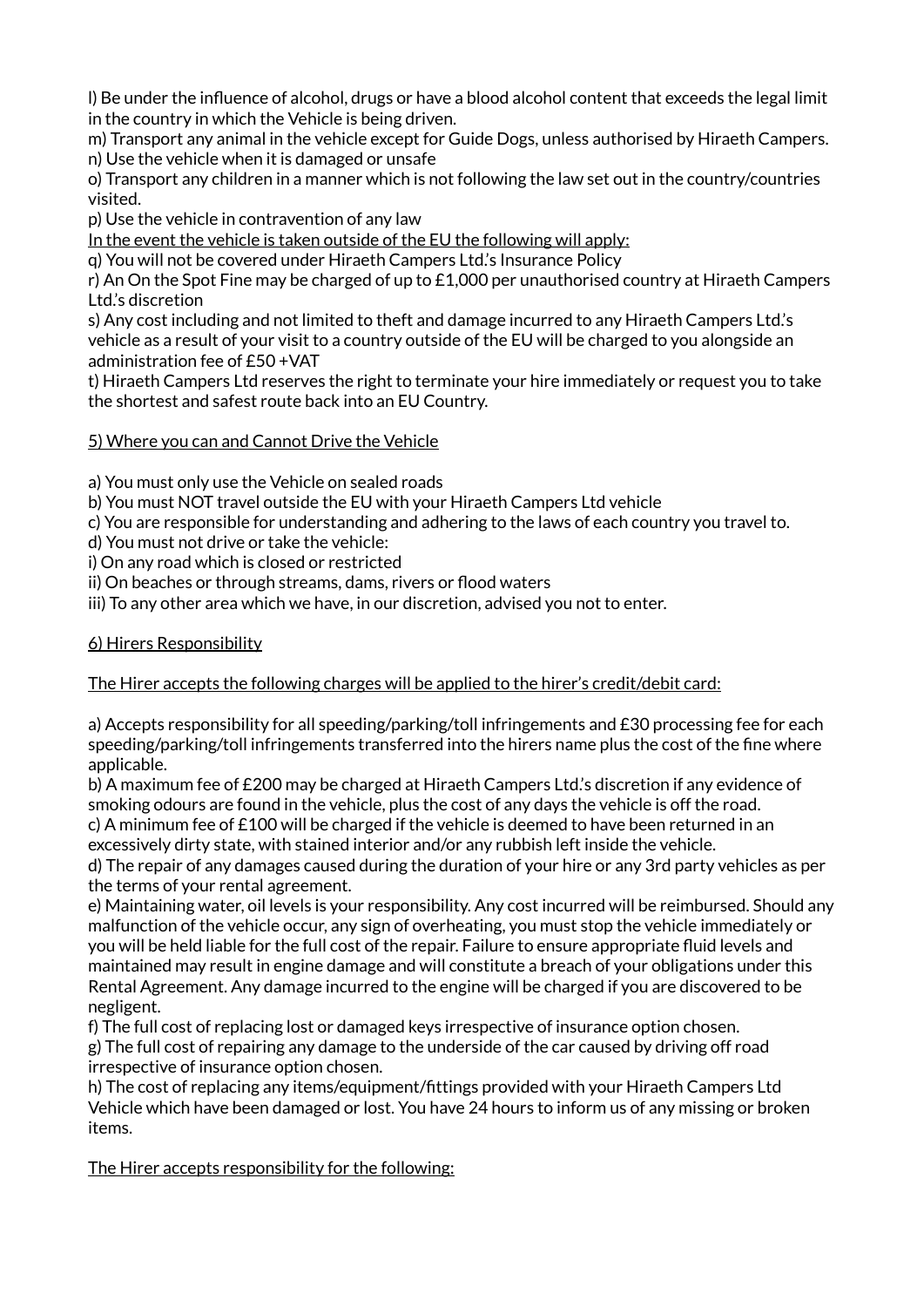i) You must always protect the vehicle against bad weather which may cause damage and always ensure the roof is pulled down in bad weather.

j) Ensure that the vehicle is kept locked and the keys kept under your personal control at all times and produce such keys if the vehicle is stolen.

k) You must always ensure the correct fuel is used, you are responsible for any expenses and damage caused as a result of using the incorrect fuel

l) The vehicle will be supplied to you with a full set of tyres in good condition. In the rare event that any of them is damaged for any reason other than normal wear and tear you must undertake the replacing of it immediately at your own expense with a tyre of the same dimensions, type and wear characteristics. In Winter Months Hiraeth Campers Ltd are not obligated to fit winter tyres to rental vehicles that will be taken to

countries where they are a legal requirement. The responsibility for fitting special tyres to a vehicle and for equipping it with any other motoring accessories required in a foreign country rests with the driver.

m) You must stop report to Hiraeth Campers Ltd any damage to the vehicle or damage to any property within 24hrs weather that be by telephone or email. If you fail to do this you acknowledge that your failure to do so will invalidate any excess reduction taken under this agreement, therefore, making you liable for the full repair costs. You understand that you must do all things necessary to keep and maintain then vehicle in its current state and condition (fair wear and tear excepted) n) You will not authorise or undertake any repairs to the Vehicle without Hiraeth Campers Ltd.'s prior written authority except to the extent that the repairs are necessary to prevent further damage to the Vehicle or other property. In this case you must first attempt to contact us by Phone or email to inform us of the steps you are intending to take and obtain our approval. We will only reimburse you for the cost of such authorised repairs if you keep and produce the original receipts for those repairs or salvage.

o) You must return the vehicle in a clean and presentable state and ready for the next customer to take possession of.

p) You are responsible for any charges arising from Customs and Excise seizing the Camper Van together with Loss of Use charge whilst Hiraeth Campers Ltd can not rent the vehicle to any other customer.

## 7) Cancellation and Deposits.

#### All Hirers agree to pay:

a) Rental Charges and Bond/Deposit Charges where applicable.

b) Our Cancellation Fees are as follows:

i) If cancelled 21-30 Days Prior to Rental then you forfeit 50% of the gross rental

ii) If cancelled 8-20 Days Prior to Rental then you forfeit 75% of the gross rental

iii) If cancelled 0-7 Days Prior to Rental then you forfeit 100% of the gross rental

c) Failure to be at the designated collection point for the vehicle on the confirmed date will result in the loss of hire that day unless you have pre-approval from Hiraeth Campers Ltd.

d) There are no refunds for late collections or early termination of your hire. This policy is subject to any rights you have under any law to the contrary to the extent stated in this Rental Agreement.

e) Should you decide to shorten your hire Hiraeth Campers Ltd are unable to refund any unused days. f) If you are late dropping of the vehicle, Hiraeth Campers Ltd reserve the right to charge a Late Dropoff Fee.

g) If you choose to alter your booking after you have initially booked Hiraeth Campers Ltd reserves the right to update or revise the rates offered.

h) If for whatever reason your chosen van is unroadworthy, Hiraeth Campers Ltd reserves the right to substitute it for a different van, cancel or move bookings at any point due to unforeseen circumstances.

i) If when you have commenced your travel and decide that you would like to extend your hire of the Camper Van your must first contact us for approval (at our discretion). Upon receipt of approval you must pay in advance for the additional days at the agreed rate. This must be in writing.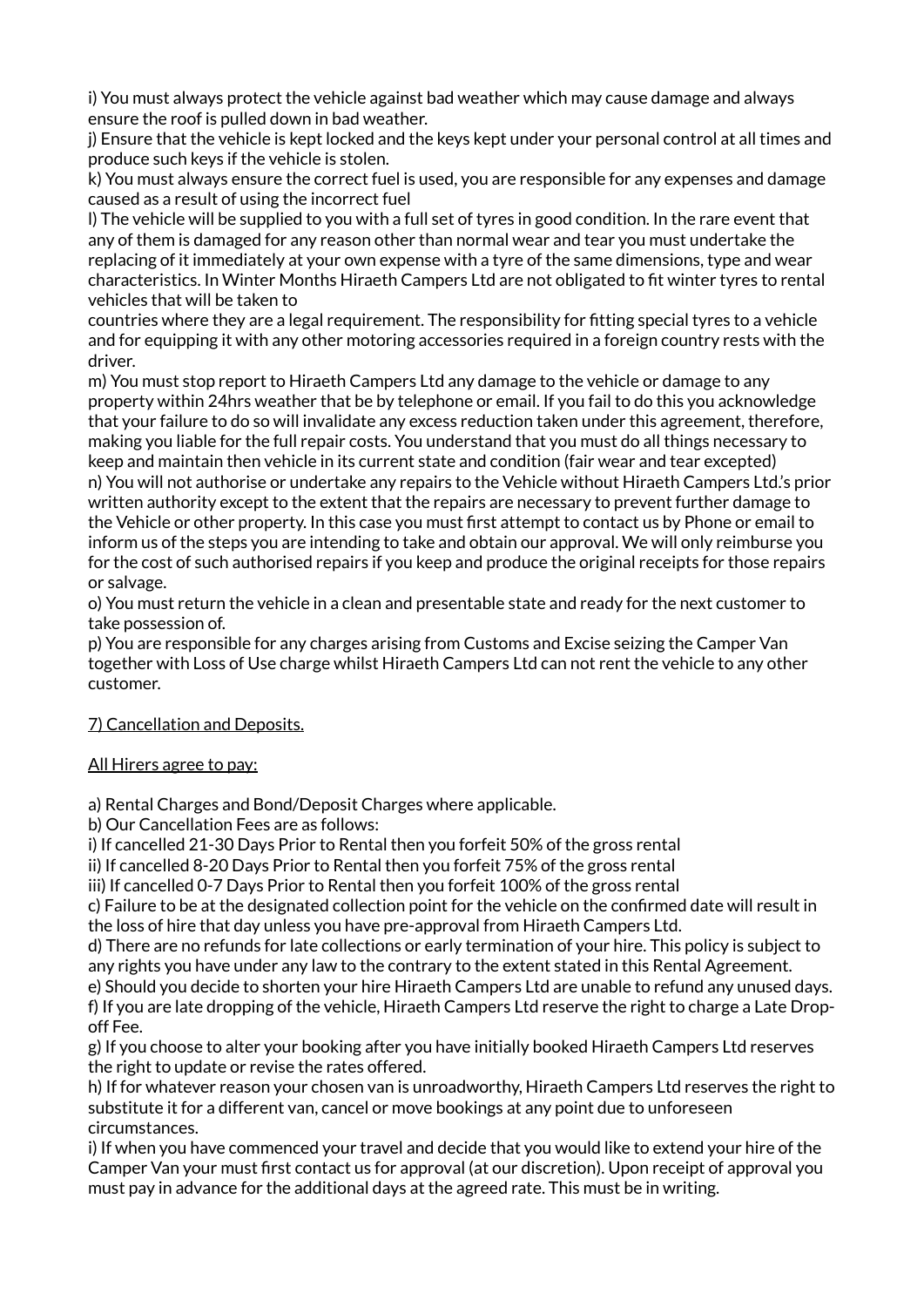j) Hiraeth Campers Ltd reserves the right to cancel any booking within 24 hours of it being made. If cancelled an alternative option will be made available if you decide to not take up the alternative then we will refund you your hire.

k) Cancellations made by Hiraeth Campers Ltd entail a 100% reimbursement of the total hire. Hiraeth Campers Ltd are not liable for any further costs incurred. We recommend you take out Travel Insurance to cover all eventualities.

## 8) Bond

a) Credit/Debit Card details must be provided to us via the Payment Authorisation Form giving us permission to use the card details provided to take payment for your Hire and taking the Bond. This applies to bookings made over the phone or via email Bookings made through campertribe.co.uk will be paid using our online confidential payment system.

b) You authorise us to hold in Bond the amount of £1000 on your Credit Card at the commencement of the Rental Period. You authorise us to use the Bond to cover Insurance Excess Costs (and any incidental costs) as a result of any accident during the Rental Period. The bond amount will be deducted in full from your credit card if you are involved in an accident whilst using the Camper Van.

The bond will be released back onto the card details provided immediately after the vehicle is dropped off and no damage has occurred and no parking/speeding/toll infringements have been received.

c) The bond is applicable regardless of who is at fault and must be paid at the time the accident takes place, not at the completion of the Rental. You acknowledge that you must pay for anything not covered by insurance or the Bond

d) If you are unable to pay the bond before the vehicle is delivered the Rental Agreement will be terminated.

e) We advise customers ensure that the cards they provide for the Bond to be taken have enough funds available for the Bond to be taken.

## 9) Insurance & Damage

Hiraeth Campers Ltd.'s Insurance is not a substitute for Travel Insurance. Hiraeth Campers Ltd strongly recommends that all hirers take out the highest level of travel insurance with their travel provider when visiting the United Kingdom & Europe.

Insurance and Damage cover is subject to the terms and conditions of our Vehicle Rental Agreement. This means that we indemnify renters against loss and damage that renters sustain as a result of an incident whilst a permitted driver is driving the rented Hiraeth campers Ltd vehicle. However, we will only do this if you have complied with the terms of our Vehicle Rental Agreement and the EXCLUSIONS listed in this document and you have paid the applicable amounts within the timeframes set out in the Hirer Vehicle Rental Agreement.

#### Terms & Conditions of Insurance & Damage Cover:

Hiraeth Campers Ltd.'s Insurance is subject to the Terms & Conditions of the hirers Vehicle Rental Agreement and will become null and void as cover in the event the Agreement is breached. a) A Breach of the Hirer Vehicle Rental Agreement can include, but is not exclusive to the scenarios described:

i) Incidents involving Dangerous Driving: Incidents involving Dangerous Driving are recognised as a Breach of the Terms and Conditions of the Hirer Vehicle Rental Agreement. Damage as identified below is specifically excluded from any Liability Reduction Cover (unless otherwise stated below) and the customer remains fully liable for all repair and recovery costs incurred:

ii) Allowing someone to drive who is not authorised by Camper Tribe Ltd

b) Speeding

c) Driving while intoxicated

- d) Driving Highways or any rural areas after sunset/before sunrise
- e) Falling asleep at the wheel or fatigue
- f) Single-vehicle incident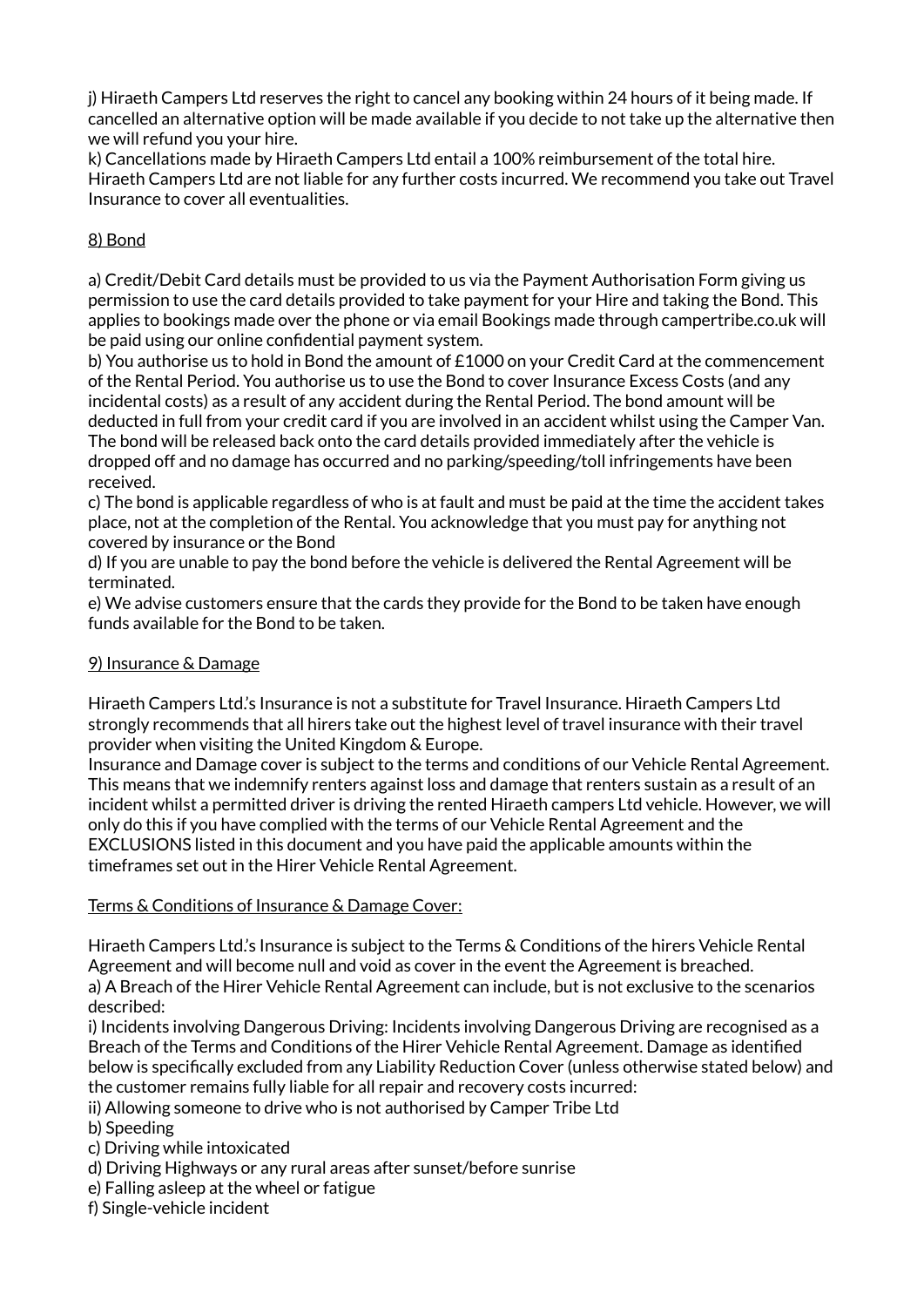g) Single-vehicle rollover

h) Incidents involving animals

All recovery fees and repair costs are to be borne by the hirer if any of the above mentioned factors are involved in an incident.

#### Incidents and Breakdowns on Unsealed Roads

i) Recovery fees for breakdowns and incidents on unsealed roads are not covered under the terms and conditions of Liability Reduction Cover or the Hirer Vehicle Rental Agreement. NOTE: No vehicles are permitted on unsealed roads at any time.

j) Stationery Incidents: Any damage sustained while the vehicle is stationery, unless there is another vehicle involved that has been identified and reported to the police. The hirer has a duty to park the vehicle in safe areas when not in use.

k) Reversing vehicles: Any damage incurred while reversing.

l) Animals: are permitted in a Hiraeth Camper Ltd vehicle however if any damage is caused by an animal then the hirer will be liable to cover the cost of the damage caused.

m) Night Time Driving: Any damage sustained AFTER SUNSET and BEFORE SUNRISE outside of major cities and towns.

n) Roof/Under body Coverage: Any damage to roof/under body of our vehicles. This includes damage sustained to Rooftop Tents.

o) Tyres/Windows: All damage sustained to windows & tyres is not covered unless Liability Reduction B is purchased (Liability Reduction B offers coverage of 4 x Tyres and 1 x Front Windscreen ONLY). p) Theft, Fire and Break-In: Any damage/loss resultant from theft, fire of Break-in. Camper Tribe Ltd

does not offer compensation for loss of any personal items.

q) Water Damage: Any damage sustained from river crossings, flooding, beach driving or contact with salt water.

r) Outside Agreed Area of Use: Damage sustained outside the agreed upon Area of Use as stipulated on the Hirer Vehicle Rental Agreement.

s) Keys: Costs associated with the retrieval of keys which have been locked in the vehicle and/or recovery of broken, lost or stolen keys is to be borne by the hirer.

t) Incorrect Fuel: Damage sustained as a result of incorrect use of fuel.

u) Drivers: Any drivers not identified on the Hirer Vehicle Rental Agreement or in possession of a suspended/cancelled license will not qualify for any Liability Coverage.

v) Towing & Recovery: All costs will be at hirer expense, unless authorised by senior management.

w) Dangerous Driving: Damage caused as a result of dangerous driving. Dangerous driving is constituted by, but not limited to speeding, driving while intoxicated, fatigue, single-vehicle incidents, single-vehicle rollover.

x) Negligence: The hirer will be responsible for reparation & recovery fees if the vehicle is damaged while being used in a negligent manner.

y) Incidents involving other vehicle/s must be reported immediately. If other vehicle/s are involved and details of these vehicles (and their drivers) are not identified and reported, your insurance will be voided and the hirer will be liable for the full cost of repairs and recovery.

z) Compensation for Unused Fuel: If the hirer is permitted to swap vehicles after a breakdown or incident, there will be no compensation offered for unused fuel.

aa) Security Bond: a bond will be required at before any Camper Van is delivered. Only a valid credit card will be accepted – we do not accept cash as any form of payment. An administration fee equal to the merchant service fee will apply to all Liability

Reduction Options.

i. If Vehicle and extra equipment are in an acceptable condition upon return to the contracted depot, bonds will be returned via our accounts department, unless the vehicle has been in or reported to have been in an accident. PLEASE NOTE: Bond refunds can take up to 30 Working Days to process. ii. We are unable to refund bonds as cash. Any bonds from a bank account (i.e. not credit) due for

return will be transferred to a bank account nominated by the hirer. Any bank fees associated with this are to be borne by the hirer.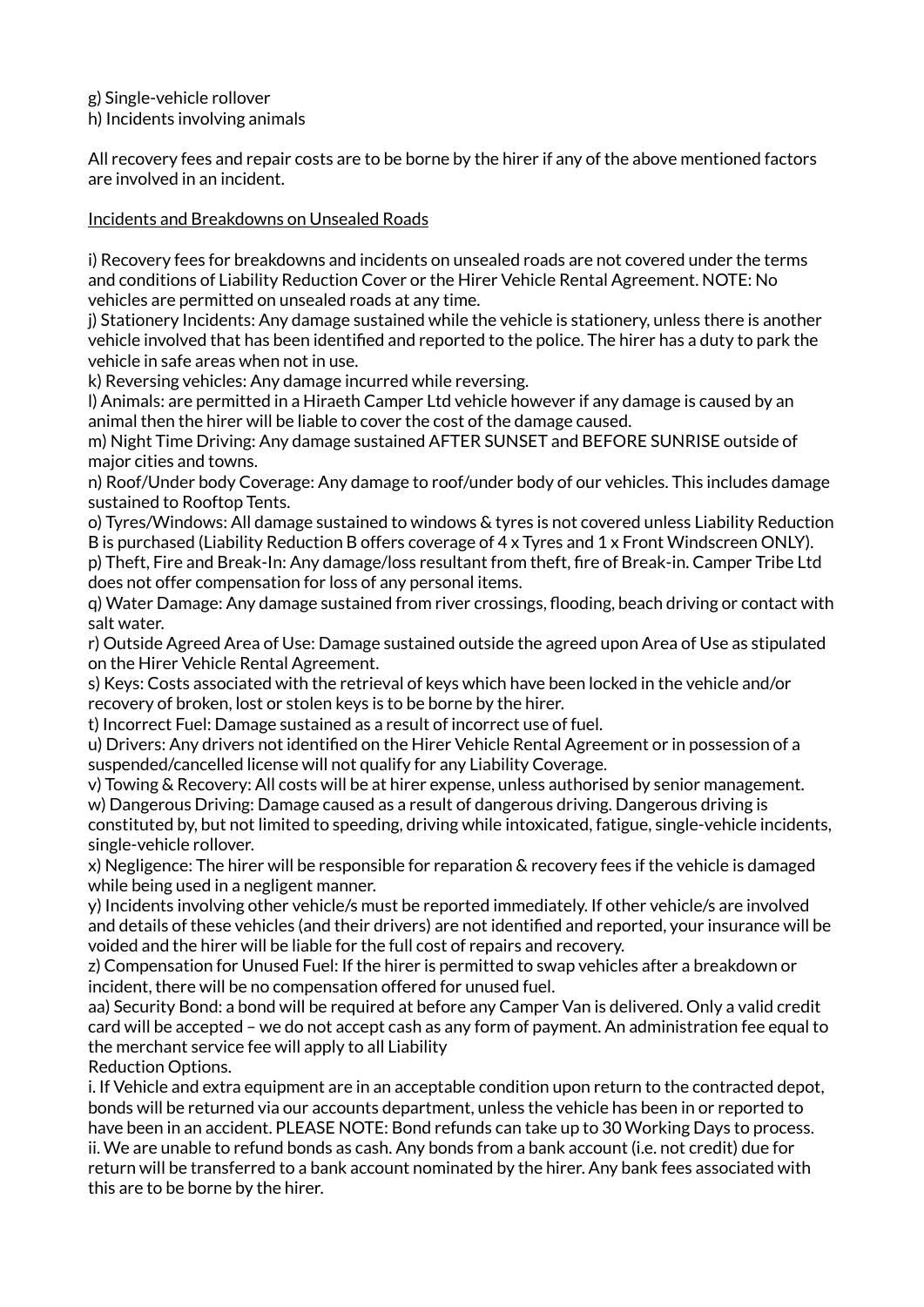## 10) Roadside Assistance

a) All Hiraeth Campers Ltd Camper Vans come with Roadside Assistance within the UK and EU.

b) Fees may apply for callouts for Human Error e.g.:

i) Locked out of the Camper Van

ii) Lights left on

iii) Usage outside of contracted area of use

iv) Damage caused by negligence.

c) In the event of any mechanical difficulties or any problems whatsoever big or small with your Camper Van you need to report this to Hiraeth campers Ltd within 24 hours. Repairs can only be made after writer or oral confirmation from Hiraeth campers Ltd and instructions given by Hiraeth Campers Ltd as well as prior agreement of costs,

d) Any fees or expenses for any repairs completed without the permission of Hiraeth campers Ltd are done so at your own risk and cost and will not be reimbursed to you.

## 11) Hire Period and Extensions

a) The minimum hire period is for 2 Days no exceptions

b) Subject to the Terms and Conditions for this Agreement, Hiraeth Campers Ltd agrees to hire the Camper Van to you and you agree to hire the Camper Van from Hiraeth Campers Ltd for the Hire Period as requested. You may only use the Camper Van for the duration of this Hire Period as stated on your Rental Agreement. If an extension is granted the permission has to be gained in writing and the extension fee must be paid for immediately via the Debit/Credit Card details already provided. Hiraeth Campers Ltd will then confirm this in writing via email.

c) If the Camper Van is not available for an extension the Camper Van MUST be made available for collection at the agreed time and location. Failure to do this will result in penalties being charged and deducted from your deposit.

## 12) Collection of the Vehicle

a) The vehicle will be collected by you from our office, see our website [www.hiraethcampers.com](http://www.hiraethcampers.com) for address and directions.

b) You will need to provide Hiraeth Campers Ltd with your proof of address when collecting the vehicle, this is to validate the insurance for your period of hire.

c) You will need to show us your passport when collecting the vehicle and agree that we can take an image of this. This image will be deleted when the vehicle is returned to Hiraeth Campers Ltd. d) Vehicles will be collected at 2pm.

e) Vehicles will be dropped off between 10am and 11am.

f) If a vehicle isn't dropped off at the designated time then a penalty rate of Double the Daily Hire will be charged. Please not that you are liable for any and all costs up to and including the day that Hiraeth Campers Ltd retrieves the vehicle.

g) If another booking is affected by the late return of a Camper Van you will be charged a penalty no less than £150, if the vehicle has not been returned by the end of the day you will be liable for the cost of the incoming rental.

h) Vehicles MUST be dropped off at these times and in good condition. If there is any problem with the vehicle Hiraeth Campers Ltd MUST be made aware of this during drop off.

i) All vehicles will be delivered with a Full Tank of Fuel and MUST be returned on a Full Tank of Fuel.

j) We may request the immediate return of the Camper Van or we may re-take possession of the Camper Van without notice if we reasonably suspect that:

i) You have breached the Terms and Conditions of this Agreement.

ii) You have damaged the Camper Van or are likely too.

iii) Injury to persons or property is likely to occur

iv) The Camper Van may be or has been used for an unlawful purpose.

k) You agree to use, operate and possess the Camper Van at your own risk and you agree that we will have no responsibility or liability for any loss or damage or death except as required by law. To the full extent permitted by law you agree: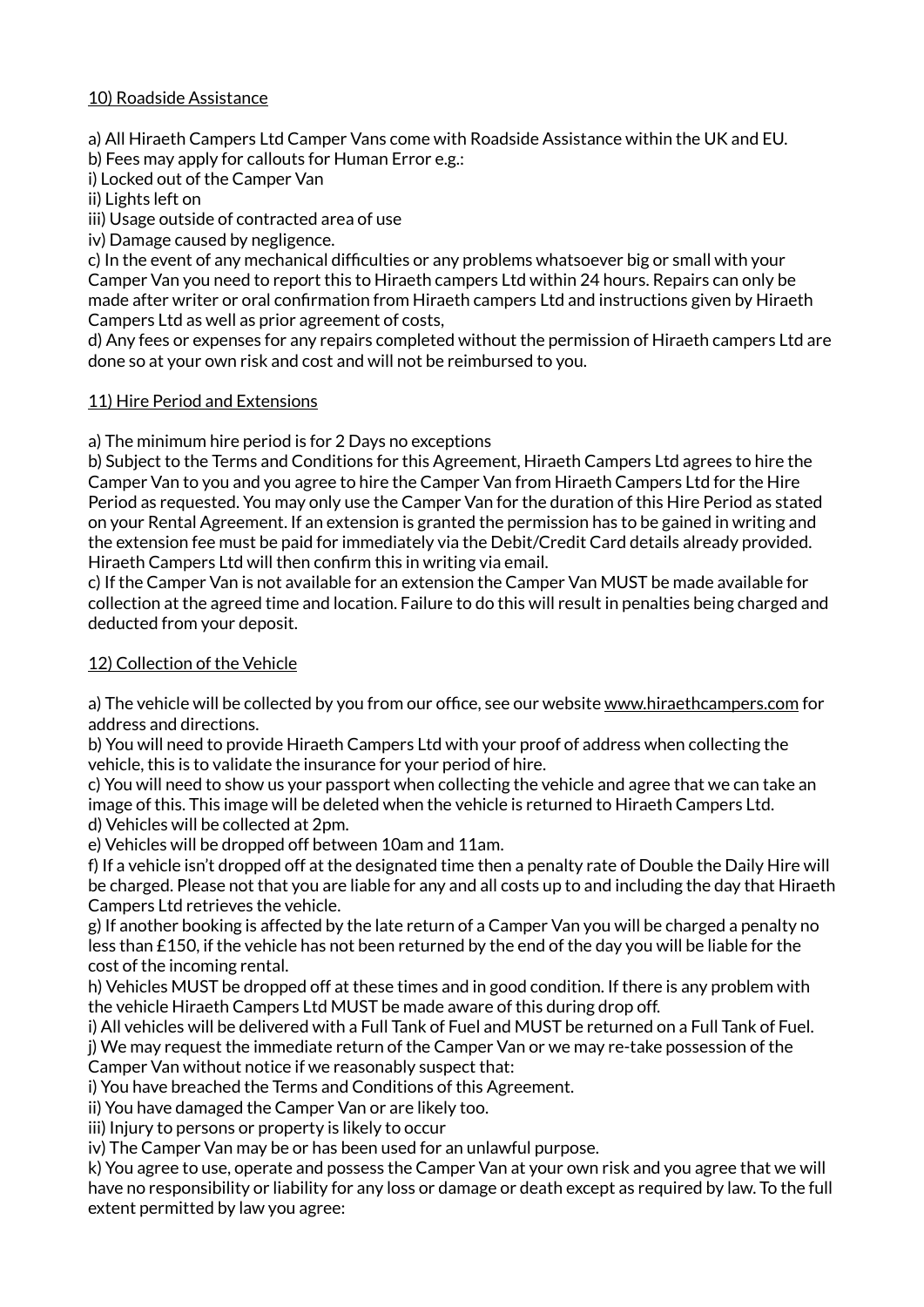i) That you release and discharge us and our agents and employees from all claims and demands on us ii) Any loss or damage whatsoever and whenever caused to you whether by way of death, or injury to, any person of any nature or kind, accident or damage or loss of property, delay, financial loss (including accommodation or meal costs) or otherwise, arising directly or indirectly from or incidental to your use of the Camper Van or any accident to or involving the Camper Van or its use, operation, repair, maintenance or storage or which may otherwise be suffered or sustained in, upon or near the Camper Van provided that this release shall not extend to any claims arising from a negligent act or omission by us

iii) Any loss or damage as a result of items being left in the vehicle after its return to us or stolen from the vehicle.

iv) Any person claiming the return of personal property left in the Camper Van is required to supply us with satisfactory proof of ownership.

v) You have rights conferred under consumer legislation and no provision in this Agreement is intended to exclude, restrict or modify any non-excludable terms implied by or rights which you may have under UK Law.

## 13) Theft and Loss

a) By signing this Agreement you agree that you will look after the Camper Van and its keys all the time that is in your possession. Loss of the keys will result in a £250 charge plus any courier or postage costs to supply you with a replacement key. You will not be reimbursed for any loss of days due to keys being lost.

b) You MUST always lock the Camper Van when you are not using it.

c) If you intend to leave the Camper Van for an extended period of time you must make sure you park it in a secure location.

d) In the event the Camper Van is lost or stolen during the hire you are liable for at least £1,000. e) If it is discovered that you negligent for the theft or loss of the Camper Van, Hiraeth campers Ltd will demand the full cost of a replacement Camper Van and the Rental Agreement will be terminated with immediate effect. Negligence includes parking the Camper Van in an unsecured location for any length of time.

f) If you found not to be at fault then you are still responsible for the £1,000 excess however Hiraeth campers Ltd will provide you with a replacement vehicle where available. Please note whilst we will always try to replace like with like this may not always be possible due to availability and location. g) Personal effects should be covered under you own personal travel insurance policy. Hiraeth Campers Ltd strongly recommend you obtain the highest level of Travel Insurance available to you to cover any and all eventualities.

#### 14) Acknowledgement and Warranties

a) By hiring a vehicle from Hiraeth campers Ltd you are deemed to have accepted this Agreement. This Agreement is deemed too have been entered into when you request a reservation. You warrant that the information contained in the Rental Agreement is true and correct and that the Credit/Debit Card Details provided are those of the Hirer named in the Rental Agreement.

b) You acknowledge that we go no express warranty in relation to the Camper Van other than those conditions and warranties implied by statue, which cannot be excluded, restricted or modified, such as those under VOSA. We are permitted to limit liability under those statutes for breach of an implied condition or warranty you agree that our liability is limited to replacement, repair or re-supply of the Camper Van. All other warranties, conditions and other obligations which may be otherwise implied are expressly excluded in their entirety. Hiraeth Campers Ltd are not liable for any indirect, special, incidental or consequential damages to this Agreement.

## 15) Our obligations

a) We will use our reasonable endeavours to replace the Vehicle in the event of a breakdown or accident (caused by a 3rd party) subject to availability and location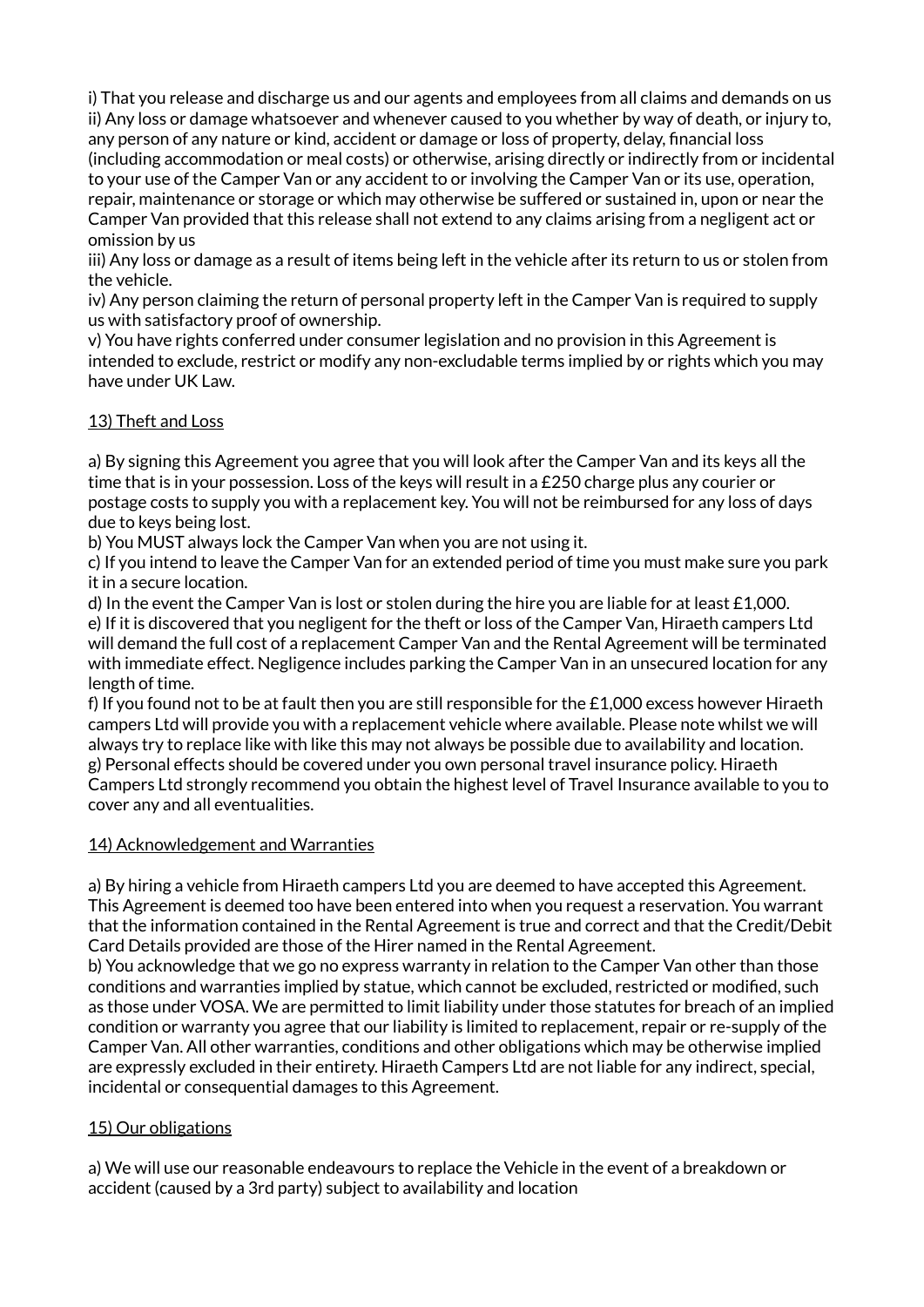b) Subject to Terms and Conditions not being breached by the renter; If we cannot supply a replacement vehicle under clause I, then we will refund your hire fees for any WHOLE days for which you lose TOTAL use of the Camper Van. If a breach of terms and conditions has occurred we reserve the right not to refund any monies whatsoever.

c) We will provide a 24 hour road service free of charge subject to this Agreement

## 16) VAT

All fees described in this Agreement are inclusive of VAT unless other stated. You agree to pay VAT at the same time as you pay the fees.

## 17) Termination

a) We may terminate this agreement at any time if you breach this Agreement or if any of the information contained in the Rental Document is found to be false.

b) If this agreement is terminated for any reason other than a breach by us you MUST immediately pay all rental fees

#### 18) Dispute Resolution

a) If you disagree and wish to file a complaint you agree to resolve your complaint or dispute with us by:

i) Immediately notifying our office Granary Court, Alton Road, South Warnborough, Hampshire RG291RP ) within 5 Business Days of returning the vehicle.

ii) Provide in writing exact details your complaint with any relevant evidence.

iii) We will use our responsible endeavours to provide a response to you within 10 Business Days of receiving your complaint.

iv) If upon receiving our response you are still dissatisfied and have further queries you must notify us in writing within 5 Business Days of receiving our response and will arrange a meeting between yourselves and Hiraeth Camper Ltd with the aim of resolving the dispute.

## 19) Liability and Loss

By signing this agreement you acknowledge that Hiraeth campers Ltd has no liability in respect of any injury, loss or damage arising from the use of the vehicle. Nor shall Hiraeth campers Ltd be liable for any indirect loss or damage or in the case of consumers, damage which was not foreseeable by both parties Hiraeth campers Ltd shall not be liable for damages arising from defects or mechanical failures which are not attributable to any breach of the manufacturers warranty implied by law to reasonable care or exercise reasonable skill.

#### You and any approved Driver shall:

a) Inform Hiraeth campers Ltd of any loss, damage of fault developing in the vehicle as soon as you become aware of any damage, fault or loss.

b) Indemnify Hiraeth Campers Ltd against loss as is recoverable at law where that loss is incurred by reason of a breach of this Agreement by you or any other approved Driver.

#### You and any approved Driver shall not:

c) Without prior consent or Hiraeth campers Ltd incur any liability for repairs to the camper Van. If Hiraeth campers Ltd authorise someone to work on the camper Van for specified repairs then Hiraeth campers Ltd will only refund the cost of this pre-authorised amount with a valid receipt. d) Make any claim for loss or damage to any property left stored or transported in or upon the camper Van unless due to our negligence.

## 20) General Provisions